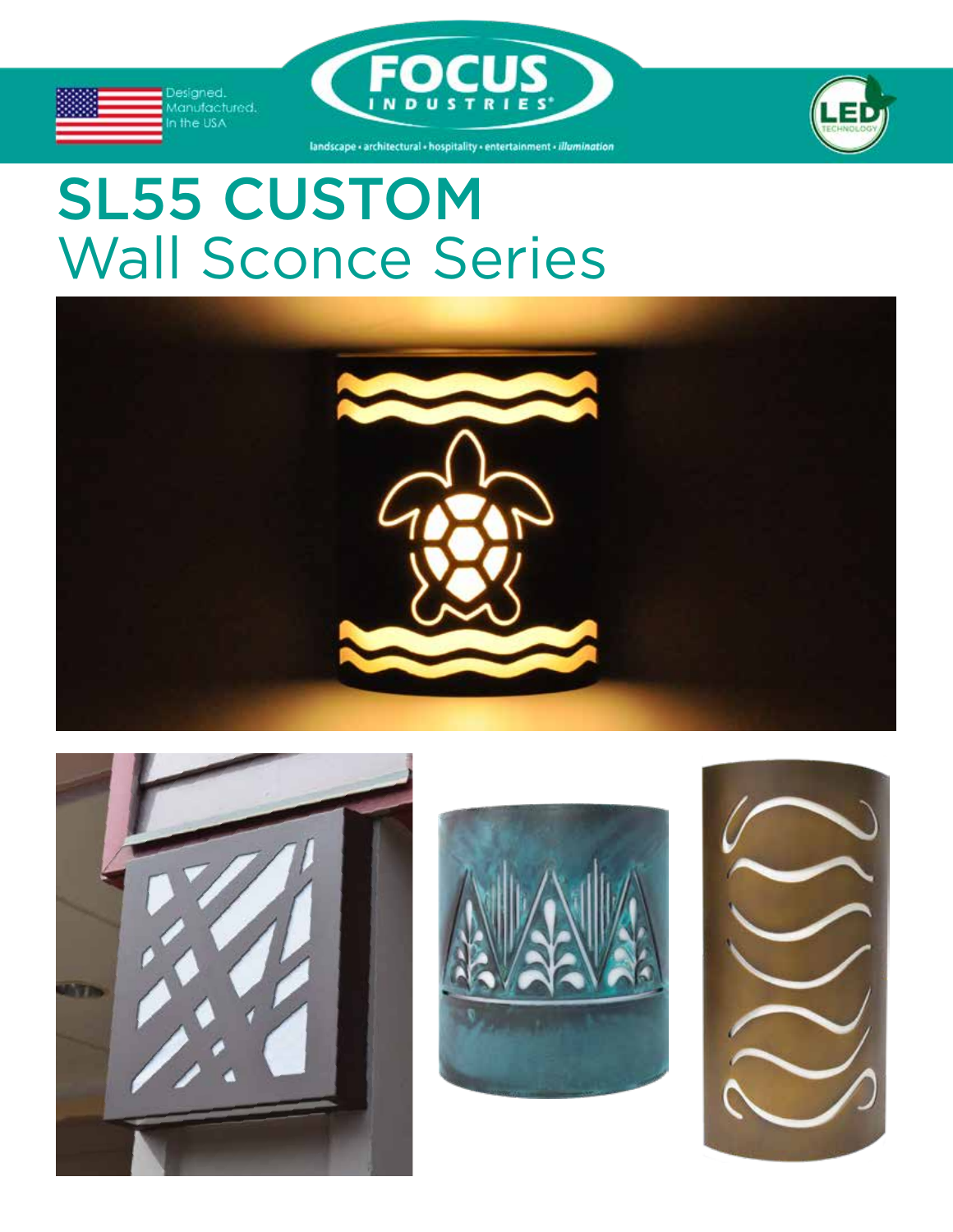Focus Industries offers custom designed illuminated sconces in both plasma cut and vinyl printed models. Sconces are the perfect finishing touch for your signature lighting projects. We are able to replicate corporate logos, trademarks, and many more beautiful designs.

Plasma cut models are made using our state of the art plasma cutter to etch your design directly into the base material. We then add your choice of LED light source plus choice of color finish for a unique custom product.

Vinyl Models are printed on our eight color printer for the most accurate color matching possible. We print on heavy duty 8mm special fade and weather resistant vinyl that is laminated to add an additional layer of protection. Vinyl prints are guaranteed to be fade resistant for up to 5 years.





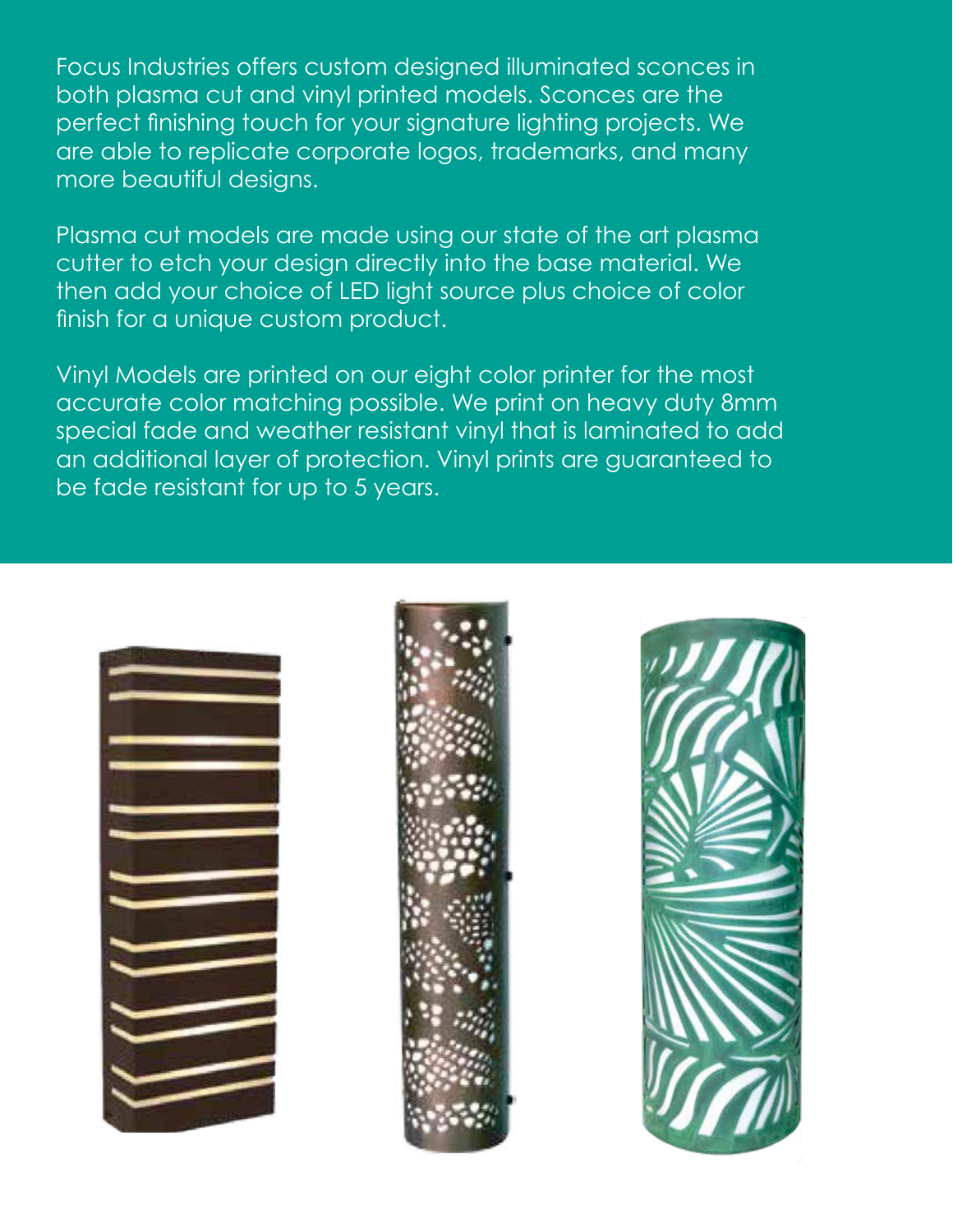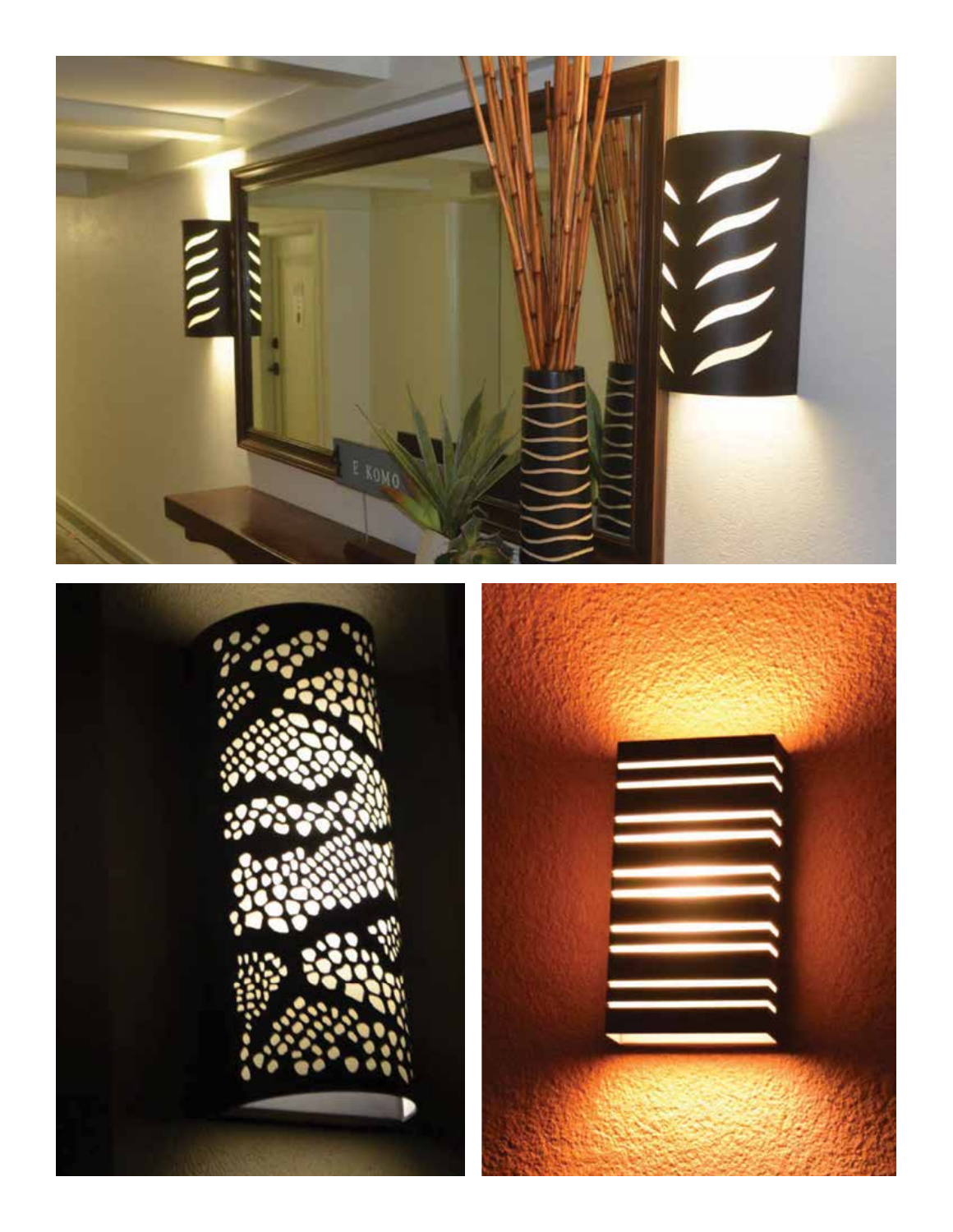













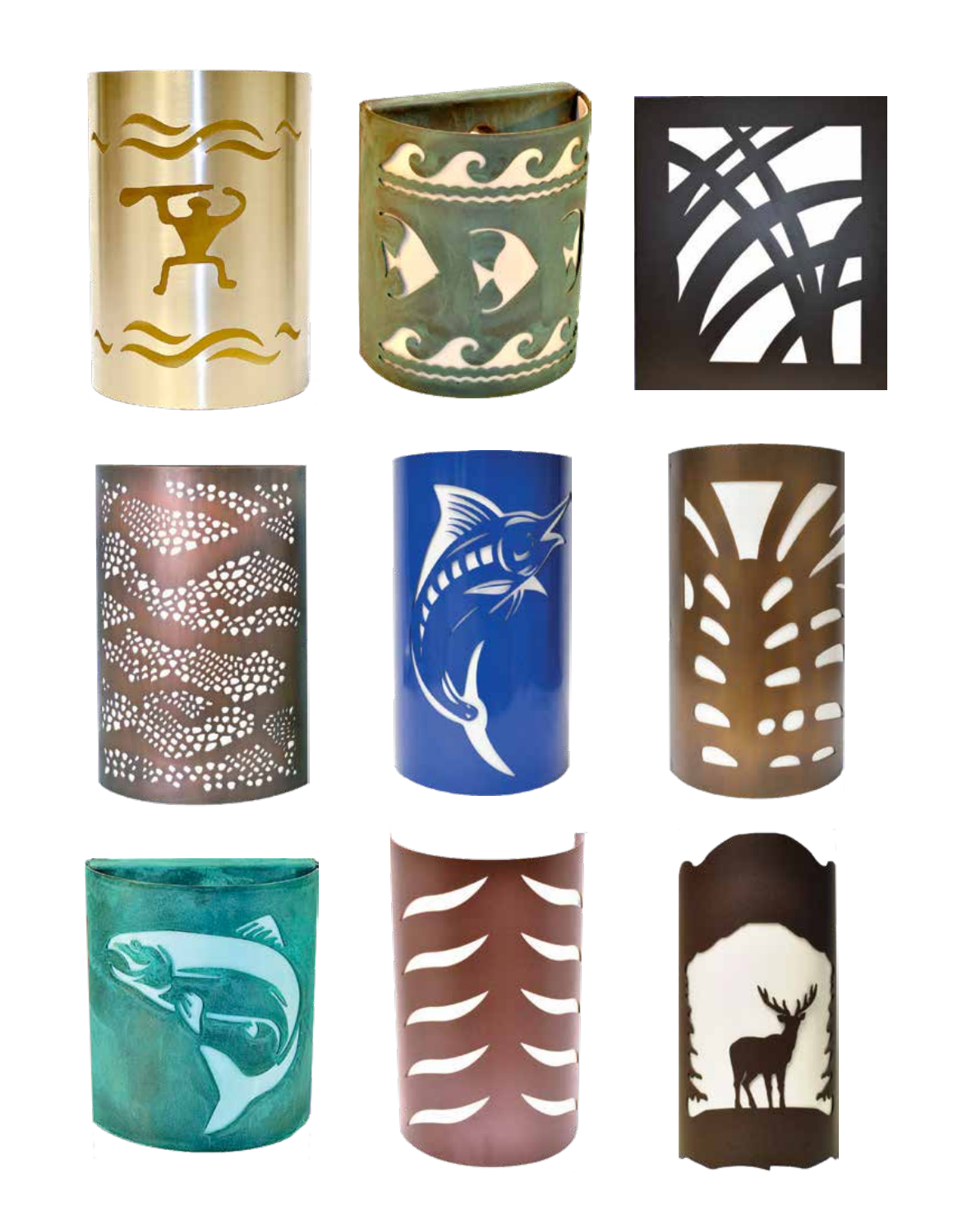### PLASMA CUT STOCK DESIGNS ON FILE













 $000 = No$  Design

 $101 = Fish/Waves$ 

 $102 = 3$  Turtles

 $103 = Big$  Turtle

 $104 = Turtle/Waves$ 

 $105 =$  Salmon



 $106 = Pinapples$ 



 $107 =$ Lighthouse



 $108 =$  Swordfish



 $109$  = Hibiscus



 $110 =$ Plumeria



 $111 =$ Bamboo



112 = Bold Pinapple/Flourish



 $401$  = Circles

 $402 = H$ . Lines

 $201 =$  Desert Coyote



 $302 =$  Grapes

\*Custom designs available for plasma cutting and vinyl prints

### **CUSTOM VINYL PRINTED LENS AVAILABLE**







**TO PLACE ORDERS:** TOLL FREE (888)882.1350 ORDERS@FOCUSINDUSTRIES.COM